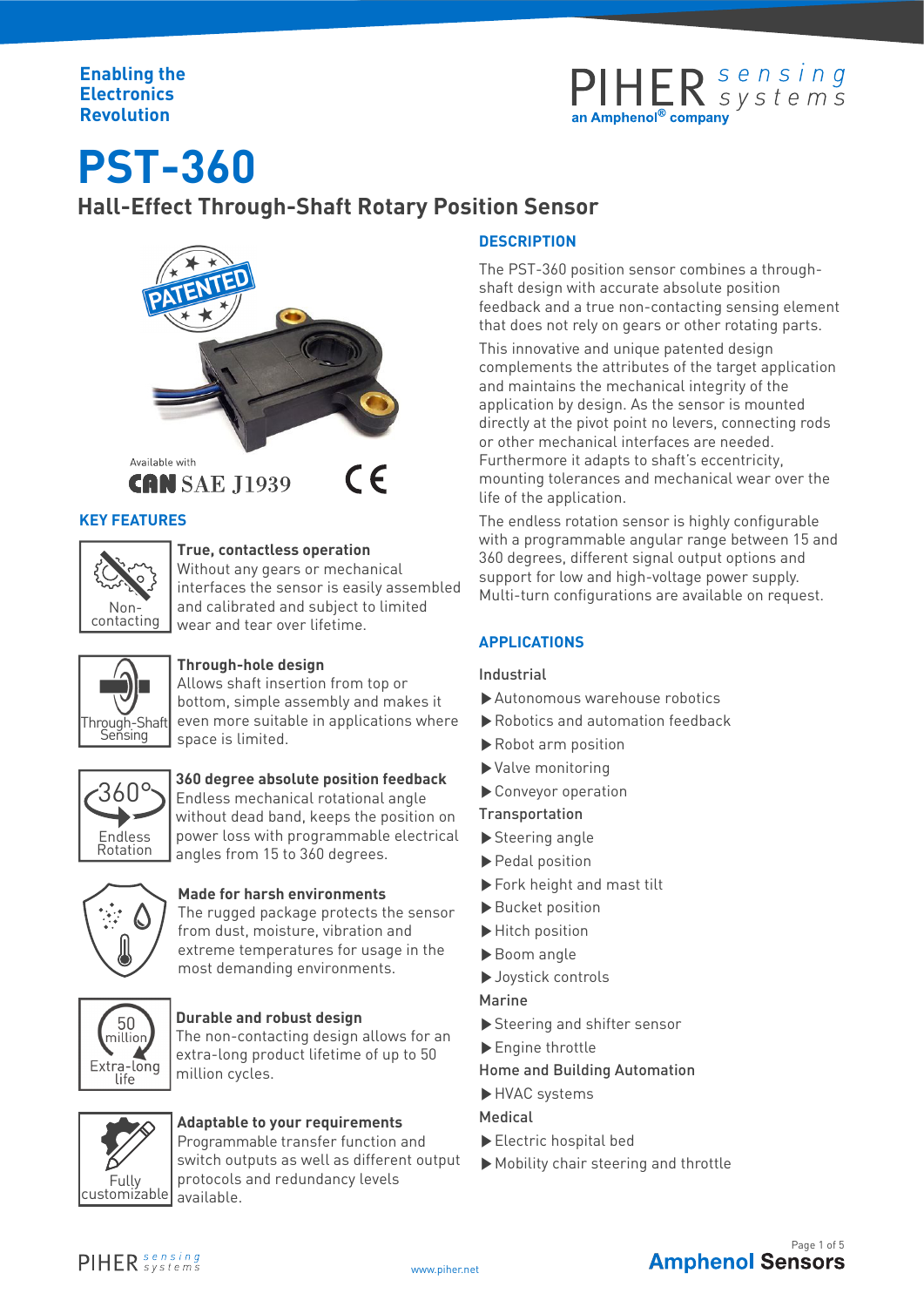### **Hall-Effect Through-Shaft Rotary Position Sensor**

| <b>MECHANICAL SPECIFICATIONS</b> |                         |  |
|----------------------------------|-------------------------|--|
| Rotational life                  | Up to 50.000.000 cycles |  |
| Mechanical angular range         | 360° (endless rotation) |  |
| Rotor diameter <sup>1</sup>      | 14mm<br>17mm            |  |

10ther rotors on request

| <b>ELECTRICAL SPECIFICATIONS</b>                      |                                                                                          |  |  |  |
|-------------------------------------------------------|------------------------------------------------------------------------------------------|--|--|--|
| Linearity <sup>1</sup>                                | $±1\%$ absolute ( $±0.5\%$ upon request)                                                 |  |  |  |
| Electrical angular range <sup>2</sup>                 | Programmable from 15° to 360°                                                            |  |  |  |
| Output                                                | Analog (Ratiometric), PWM<br>Serial Protocol (SPI)<br>CAN SAE J1939 or SENT upon request |  |  |  |
| Switch output                                         | Programmable upon request                                                                |  |  |  |
| Analog, PWM<br>Resolution<br><b>SPI</b>               | Up to 12 bit<br>Up to 14 bit                                                             |  |  |  |
| Supply voltage <sup>3</sup>                           | $5V \pm 10\%$<br>7V to 15V                                                               |  |  |  |
| Single version<br>Supply current<br>Redundant version | Typ 8.5 mA<br>Typ 17 mA                                                                  |  |  |  |
| Voltage protection                                    | ±10V                                                                                     |  |  |  |
| Self-diagnostic features                              | yes                                                                                      |  |  |  |

' Ferromagnetic materials close to the sensor (i.e. shaft, mounting surface) may affect the sensor's linearity.<br>? For information on multi-turn sensors please contact Piher<br><sup>3</sup>Voltages up to 25 V possible on request.

### **ENVIRONMENTAL SPECIFICATIONS**

| Operating and storage temperature <sup>1</sup> | $-40^{\circ}$ C to $+125^{\circ}$ C |
|------------------------------------------------|-------------------------------------|
| Shock                                          | 50 q                                |
| Vibration                                      | 5-2000 Hz; 20g; Amax 0,75 mm        |
| Sealing <sup>2</sup>                           | IP67. IP69K                         |
| Approval                                       | CE <sup>3</sup>                     |

<sup>1</sup>Other specifications available

2 IP rating on electronics <sup>3</sup> EMC-testing according to standards EN 61000-6-2 and EN 6100-6-3. CE-approval applies to analogic-simple and analogic-redundant models.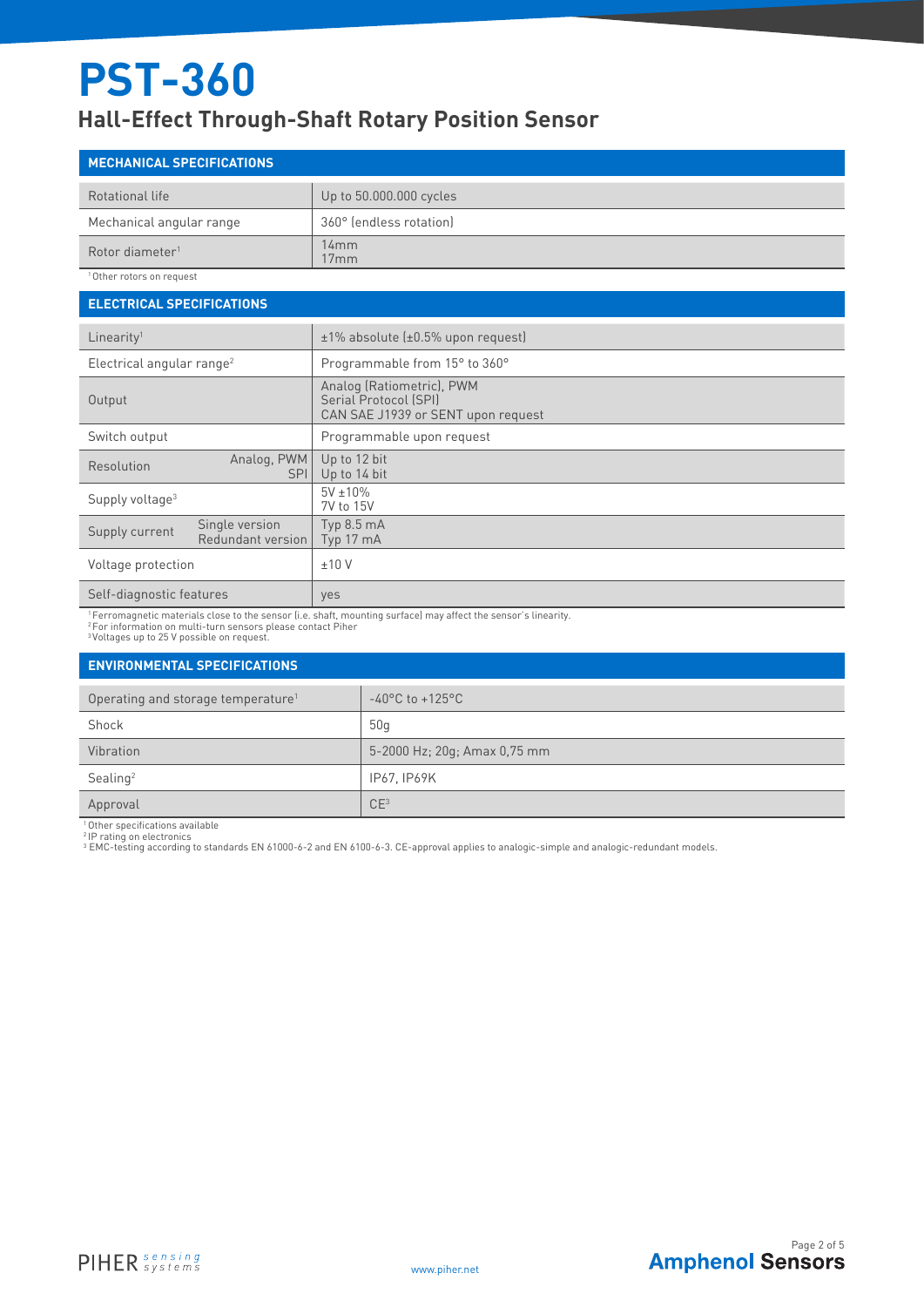### **Hall-Effect Through-Shaft Rotary Position Sensor**

### **DIMENSIONS (MM)**

Outer Dimensions



### **CONNECTION SCHEME**

| Color        | Simple output | <b>Redundant output</b> | <b>Full-redundant output</b> |
|--------------|---------------|-------------------------|------------------------------|
| <b>Brown</b> | Power supply  | Power supply            | Power supply 1               |
| Blue         | Ground        | Ground                  | Ground 1                     |
| <b>Black</b> | Signal output | Signal output 1         | Ground 2                     |
| White        | n/a           | Signal output 2         | Signal output 2              |
| Red          | n/a           | n/a                     | Power supply 2               |
| Yellow       | n/a           | n/a                     | Signal output 1              |

More instructions of use on www.piher.net. Connector assembly available on request.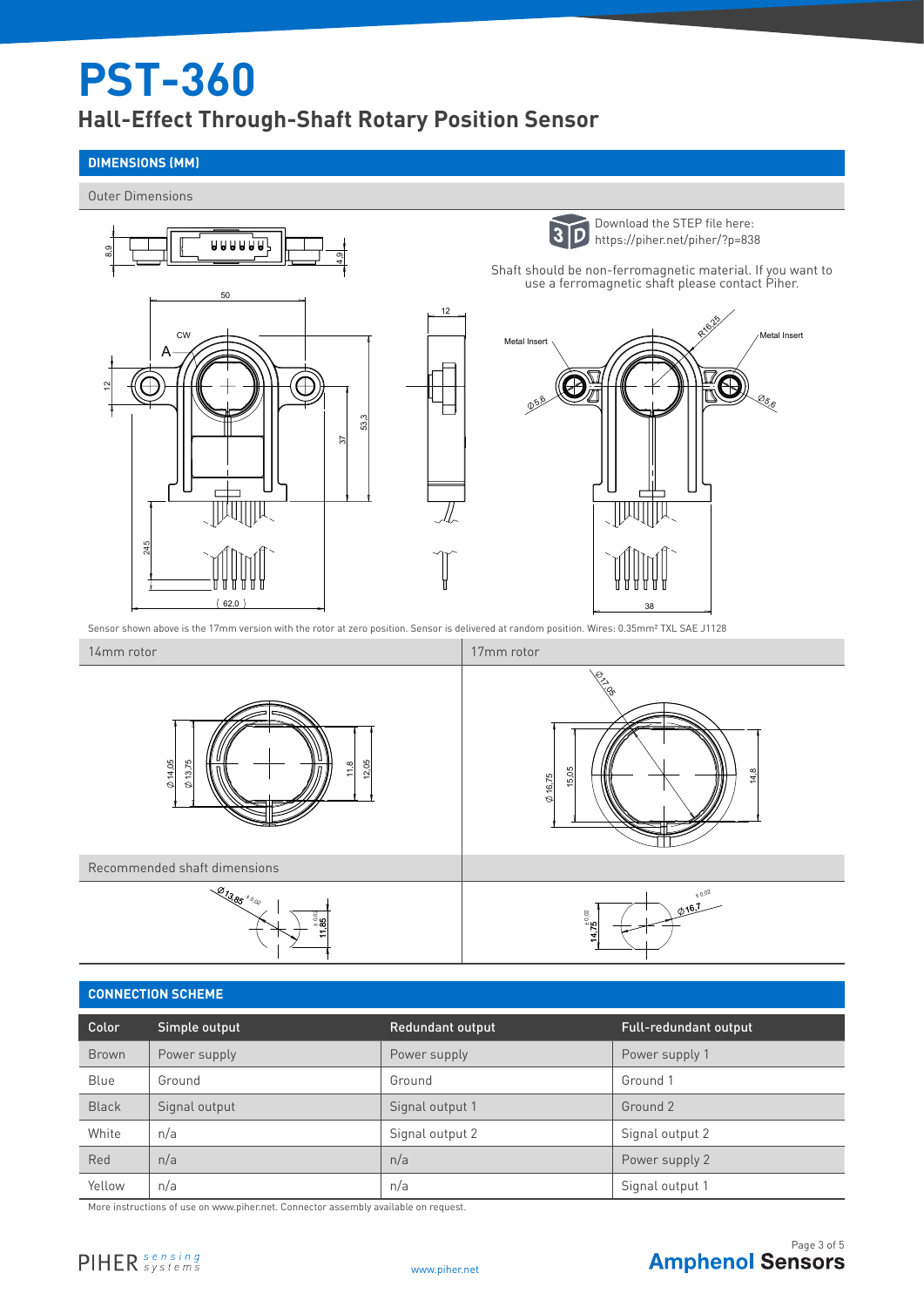**Hall-Effect Through-Shaft Rotary Position Sensor**



2 The analog output is ratiometric, proportional: - for supply voltage "5V" to input voltage; -for supply voltage "RE" to 5V.<br>3 Other output functions available, please check availability. Enter CXXXX as long as the new

4 Models with ERA < 40° available on request

5 Voltages up to 25V possible on request.

6 Leave empty if not applicable. Default frequency is 200 Hz





## **Amphenol Sensors**